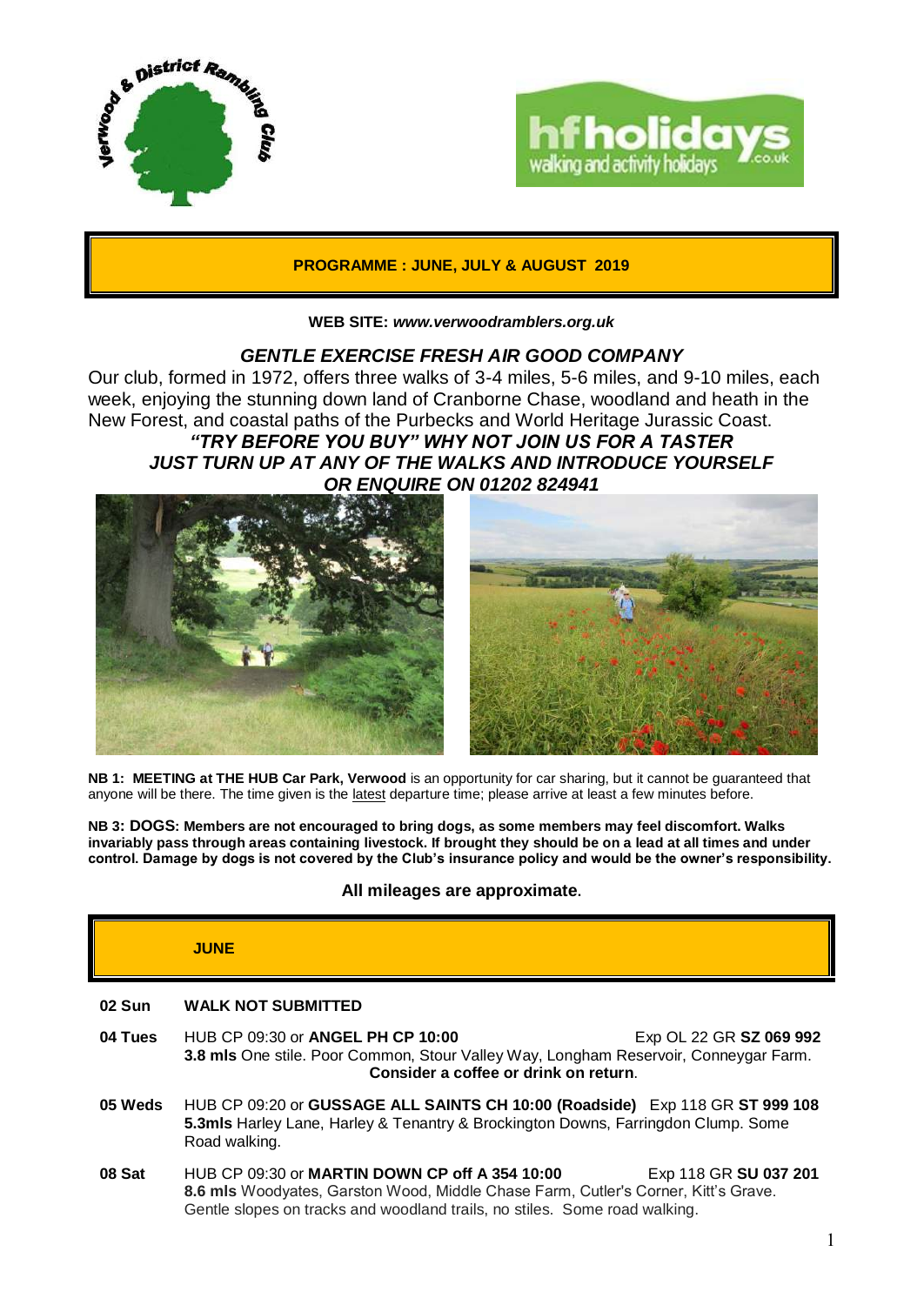| 11 Tues       | HUB CP 09:20 or SHAPWICK CHURCH CP 10:00<br>3.8 mls One stile. Bishop's Court Dairy, Crawford Farm, Bishop's Court Farm.                                                                               | Exp 118 GR ST 937 017   |
|---------------|--------------------------------------------------------------------------------------------------------------------------------------------------------------------------------------------------------|-------------------------|
| 12 Weds       | HUB CP 09.20 or WITCHAMPTON RECYCLING POINT 10:00<br><b>Near Church Behind Community Hall</b><br>6.0 mls. Didlington, Moor Crichel                                                                     | Exp118 GR ST 988 064    |
| 14 Fri        | <b>WALK NOT SUBMITTED</b>                                                                                                                                                                              |                         |
| <b>16 Sun</b> | HUB CP 09:15 or <b>BEACHERN WOOD CP 10:00</b><br>6.5 mls South Weirs, Blackhamsley Hill, Wilverley                                                                                                     | Exp OL22 GR SU 284 026  |
| 18 Tues       | HUB CP 09:25 GODSHILL CP 10:00<br>3.5 mls Godshill Inclosure, Castle Hill, Woodgreen. Forest tracks may be muddy, country<br>roads, 2 stiles. Leaders at start                                         | Exp OL22 GR. SU 177 161 |
| 19 Weds       | HUB CP 09:15 or MILLYFORD BRIDGE CP CP 10:00<br>5.2 mls Holidays Hill, Bramble Hill, Lyndhurst Hill, Pilmore Gate Heath, Acres Down. More<br>varied and undulating terrain than normal for New Forrest | Exp OL22 GR SU 268 079  |
| 22 Sat        | HUB CP 09:15 or SETLEY POND CP 10:00<br>8.5 mls Setley Common, Greenmoor, Sandy Down                                                                                                                   | Exp OL22 GR SZ 302 992  |
| 25 Tues       | <b>NOTE: POTTERNE PARK CP 10:00</b><br>3.5 mls. Moors Valley & Ringwood Forest with coffee stop at the visitor Centre.                                                                                 | Exp OL22 GR SU 095 075  |
| 26 Weds       | HUB CP 09.20 or <b>BURBUSH CP 10:00</b><br>5.0 mls Greenberry Bridge, Turf Hill, Burley Hill, Church Hill.                                                                                             | Exp OL22 GR SU 202 017  |
| 28 Fri        | HUB CP 08.45 or VIEWPOINT LAY-BY on B3551 10:00<br>9.5 mls Nine Barrow Down, Ballard Down, Godlington Heath. Hills                                                                                     | Exp OL15 GR SZ 006 819  |
| <b>30 Sun</b> | <b>WALK NOT SUBMITTED</b>                                                                                                                                                                              |                         |

# **JULY**

| 02 Tues        | HUB CP 09:15 or MINCHINGTON CROSS 10:00<br>3.6 mls Undulating Pollards Wood, Woodcutts Common Rushmore GC. 1 short Hill, Mud<br>possible.           | Exp 118 GR ST 957 167  |
|----------------|-----------------------------------------------------------------------------------------------------------------------------------------------------|------------------------|
| 03 Weds        | HUB CP 09.15 or HIGH CORNER CP (not the lnn) 10:00<br>6.0 mls Hasley Wood, Sloden Inclosure, Holly Hatch, Broomy Plain                              | Exp OL22 GR SU 198 101 |
| 06 Sat         | HUB CP 09:15 or <b>FROGHAM CP 10:00</b><br>5.5 mls Frogham, Hyde Common, Hardly Hill, Sloden/Alderholt enclosures, Hampton Ridge,<br>Windmill Hill. | Exp OL22 GR SU 177 129 |
| 09 Tues        | HUB CP 09:15 or <b>BROOMY WALK CP 10:00</b><br>3.25 mls Woodford Bottom, Black Barrow, Lin Wood.                                                    | Exp OL22 GR SU 197 100 |
| 10 Weds        | HUB CP 09:20 or SHAPWICK CHURCH CP or LANE 10:00<br>5.4 mls River Stour, Spetisbury, Tarrant Crawford, Bishop Ct. Dairy, Ram Lane.                  | Exp 118 GR ST 937 017  |
| 12 Fri         | HUB CP 09.30 or WHITESHEET CP 10:00<br>5.0 mls Holt Wood, Holt Forest, can be muddy after rain.                                                     | Exp 118 GR SU 048 036  |
| <b>14 Sun</b>  | <b>WALK NOT SUBMITTED</b>                                                                                                                           |                        |
| <b>16 Tues</b> | HUB CP 09:30 or <b>BOUNDARY LANE CP St Leonards 10:00</b><br><b>3.0 mls</b> Avon Forest Circular.                                                   | Exp OL22 GR SU 120 028 |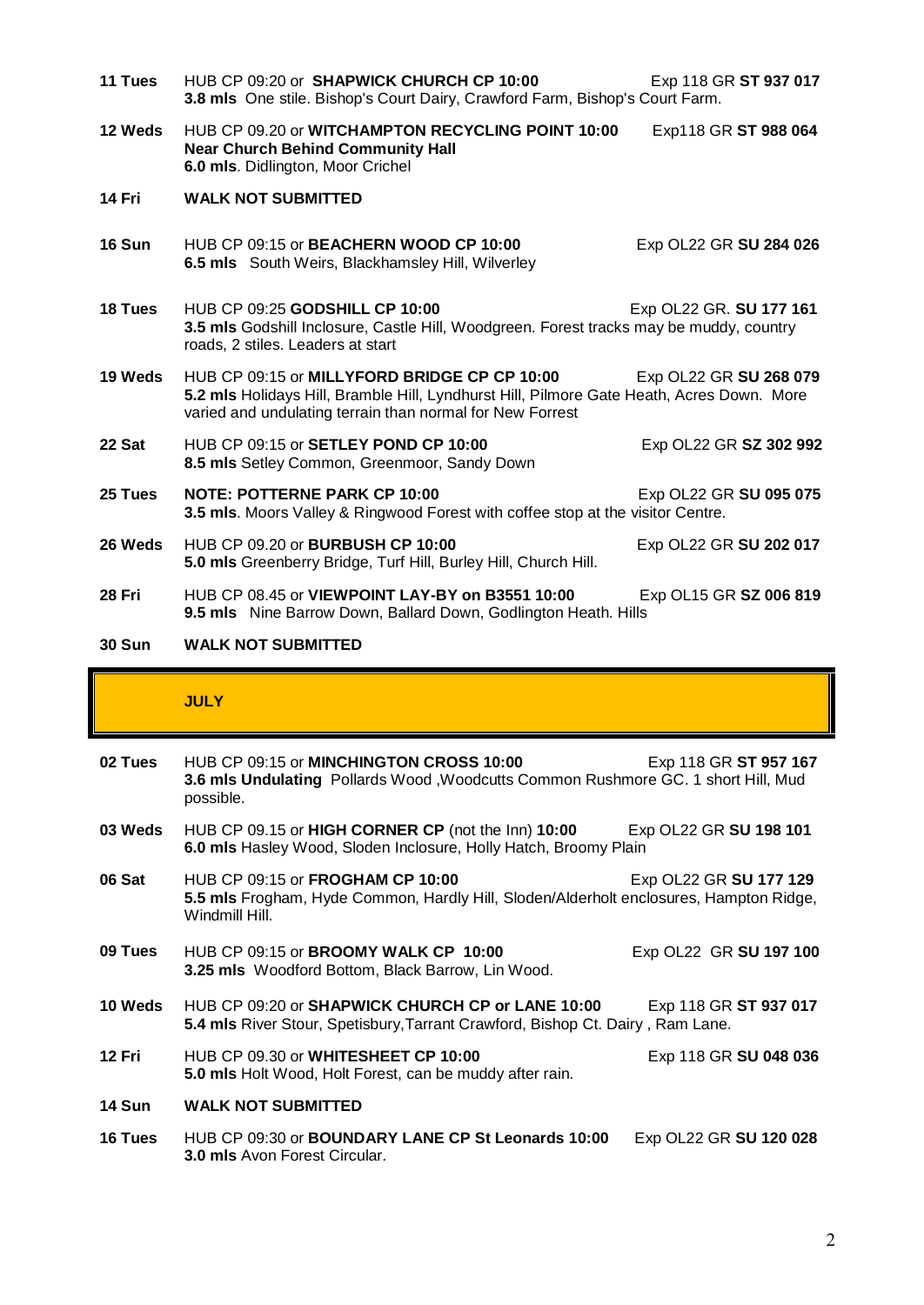**17 Weds** HUB CP 09:15 or **JANESMOOR POND CP 10:00** Exp OL22 GR **SU 247 135 5.3 mls** King's Garn Gutter inclosure, Rufus Stone, Stoney Cross Plain. Some mud likely around Rufus Stone. **20 Sat** HUB CP 09:00 or **MAIN STREET MILTON ABBAS 10:00** Exp 117 GR **ST 806 017 9.5 mls** Gallows Corner, Milborne St Andrew, Longmead, Jubilee Trail. Undulating some stiles. **23 Tues NOTE : 1st SCHOOL MARGARDS LANE VERWOOD 10:00 In Lane** OL22 GR **SU 082 082 3.9 mls** Redmans Hill, Monmouth Ash Farm, Crane Valley Golf Course. **24 Weds** HUB CP 09:20 or **BREAMORE CHURCH 10:00** Exp OL22 GR **SU 154 188 5.0 mls** Undulating Breamore Pk. North Charford Drove, Long Steeple Lane. 3 or 4 stiles **26 Fri** HUB CP 09:00 or **CREECH HILL VIEWPOINT CP 10:00** Exp OL15 GR **SY 905 817 10.0 mls** Ridgeway Hill, Corfe, Kingston, Swyre Head **28 Sun HUB CP 09:35 or WHITE SHEET CP 10:00** Exp 118 GR SU 048 036 **6.6 mls** Holt Forest, Holt Wood, Horton Tower, Ferdown Forrest (can be muddy), Holt Heath **30 Tues** HUB CP 09:25 or **SILLENS LANE CP 10:00** Exp 118 GR **SU 058 192 3.0 mls** Jubilee Trail, Whitey Top, Bokerley Ditch. **31 Weds** HUB CP 9:10 or **ASHLEY WALK CP 10:00** Exp OL22 GR **SU 186 156 5.0 mls** Godshill Wood + Inclosure, Folds Farm, Godshill.Mud possible after rain.

## **AUGUST**

- **03 Sat** HUB CP 08:45 or **WORTH MATRAVERS CP 10:00** Exp OL15 GR **SY 974 777 Parking Donation (£2) requested - toilets, overflow CP at rear. 6.0 mls** Strenuous Purbeck circular
- **06 Tues NOTE : 1st SCHOOL MARGARDS LANE VERWOOD 10:00 In Lane** OL22 GR **SU 082 082 3.5 mls** Dewlands Common, Stephens's Castle and Bugdens Copse. Circular walk around Verwood on paths, tracks and minor roads. A couple of stiles. One field could be muddy.
- **07 Weds** HUB CP 09:15 or **ASHMORE POND 10:00 Exp118 GR ST 913 178 5.5 mls** Undulating; Stiles; 1 long Hill. via Wiltshire Copse, Gallops,Tollard Park, Green, & Royal, Benchs Lane.
- **09 Fri** HUB CP 09:25 or **ROCKFORD COMMON CP 10:00** Exp OL22 GR **SU 164 082 8.5 mls** Avon Valley Path, Mockbeggar, Linwood, Linford, Highwood and Rockford Common. Undulating circular forest walk, paths and tracks. Could be muddy.

### **11 Sun WALK NOT SUBMITTED**

- **13 Tues** HUB CP 09:40 or **WOODLANDS PLAYING FIELD 10:00** Exp 118 GR **SU 051 090 3.4 mls** Woodlands Pk, Knobs Crook, Woodlands Manor Fm**.** Undulating, 4 or 5 stiles.
- **14 Weds** HUB CP 09:15 or **CANADIAN MEMORIAL CP 10:00** Exp OL22 GR **SU 240 093 5.5 mls** Circular forest walk via Boldrewood deer viewing platform.
- **17 Sat** HUB CP 09:20 or **BREAMORE CHURCH 10:00** Exp OL22 GR **SU 154 188 9.5 mls** Moderate, Mizmaze, Gallows Hill, Whitsbury, Rockbourne, Whitsbury Common, Outwick.
- **20 Tues** HUB CP 09:20 or **ROCKFORD COMMON CP 10:00** Exp OL22 GR **SU 162 083 3.5 mls** Blashford Lakes & environs
- **21 Weds** HUB CP 09:20 or **GUSSAGE ALL SAINTS CH 10:00 Roadside** Exp 118 GR **ST 999 108 5.3 mls** Gussage All Saints, Harley Lane. Tenantry Down. Harley Gap, Gussage Hill. No stiles, couple of inclines.